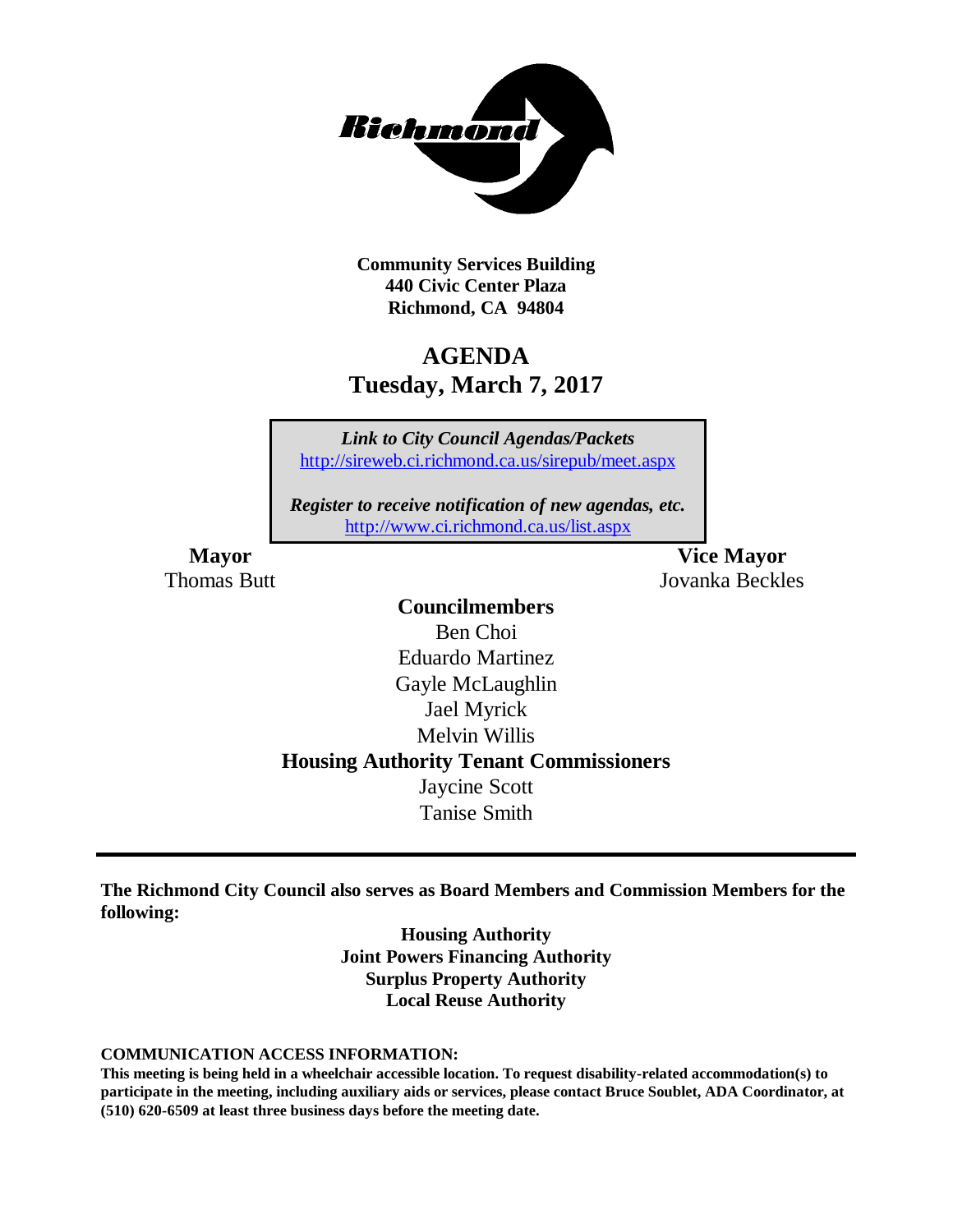# **MEETING PROCEDURES**

The City of Richmond encourages community participation at its City Council meetings and has established procedures that are intended to accommodate public input in a timely and time-sensitive way. As a courtesy to all members of the public who wish to participate in City Council meetings, please observe the following procedures:

**PUBLIC COMMENT ON AGENDA ITEMS:** Anyone who desires to address the City Council on items appearing on the agenda must complete and file a pink speaker's card with the City Clerk **prior** to the City Council's consideration of the item. Once the City Clerk has announced the item, no person shall be permitted to speak on the item other than those persons who have submitted their names to the City Clerk. Your name will be called when the item is announced for discussion. **Each speaker will be allowed up to TWO (2) MINUTES to address the City Council on NON-PUBLIC HEARING items listed on the agenda. Speakers are allowed up to THREE (3) minutes on PUBLIC HEARING items.**

**OPEN FORUM FOR PUBLIC COMMENT:** Individuals who would like to address the City Council on matters not listed on the agenda or on items remaining on the consent calendar may do so under Open Forum. All speakers must complete and file a pink speaker's card with the City Clerk **prior** to the commencement of Open Forum. The amount of time allotted to individual speakers shall be determined based on the number of persons requesting to speak during this item. **The time allocation for each speaker will be as follows:** 15 or fewer speakers, a maximum of 2 minutes; 16 to 24 speakers, a maximum of 1 and one-half minutes; and 25 or more speakers, a maximum of 1 minute.

### **SPEAKERS ARE REQUESTED TO OCCUPY THE RESERVED SEATS IN THE FRONT ROW BEHIND THE SPEAKER'S PODIUM AS THEIR NAME IS ANNOUNCED BY THE CITY CLERK.**

**CONSENT CALENDAR:** Consent Calendar items are considered routine and will be enacted, approved or adopted by one motion unless a request for removal for discussion or explanation is received from the audience or the City Council. A member of the audience requesting to remove an item from the Consent Calendar must first complete a speaker's card and discuss the item with a City staff person who has knowledge of the subject material, prior to filing the card with the City Clerk and **prior** to the City Council's consideration of Agenda Review. An item removed from the Consent Calendar may be placed anywhere on the agenda following the City Council's agenda review.

**CONDUCT AT MEETINGS:** Richmond City Council meetings are limited public forums during which the City strives to provide an open, safe atmosphere and promote robust public debate. Members of the public, however, must comply with state law, as well as the City's laws and procedures and may not actually disrupt the orderly conduct of these meetings. The public, for example, may not shout or use amplifying devices, must submit comment cards and speak during their allotted time, may not create a physical disturbance, may not speak on matters unrelated to issues within the jurisdiction of the City Council or the agenda item at hand, and may not cause immediate threats to public safety.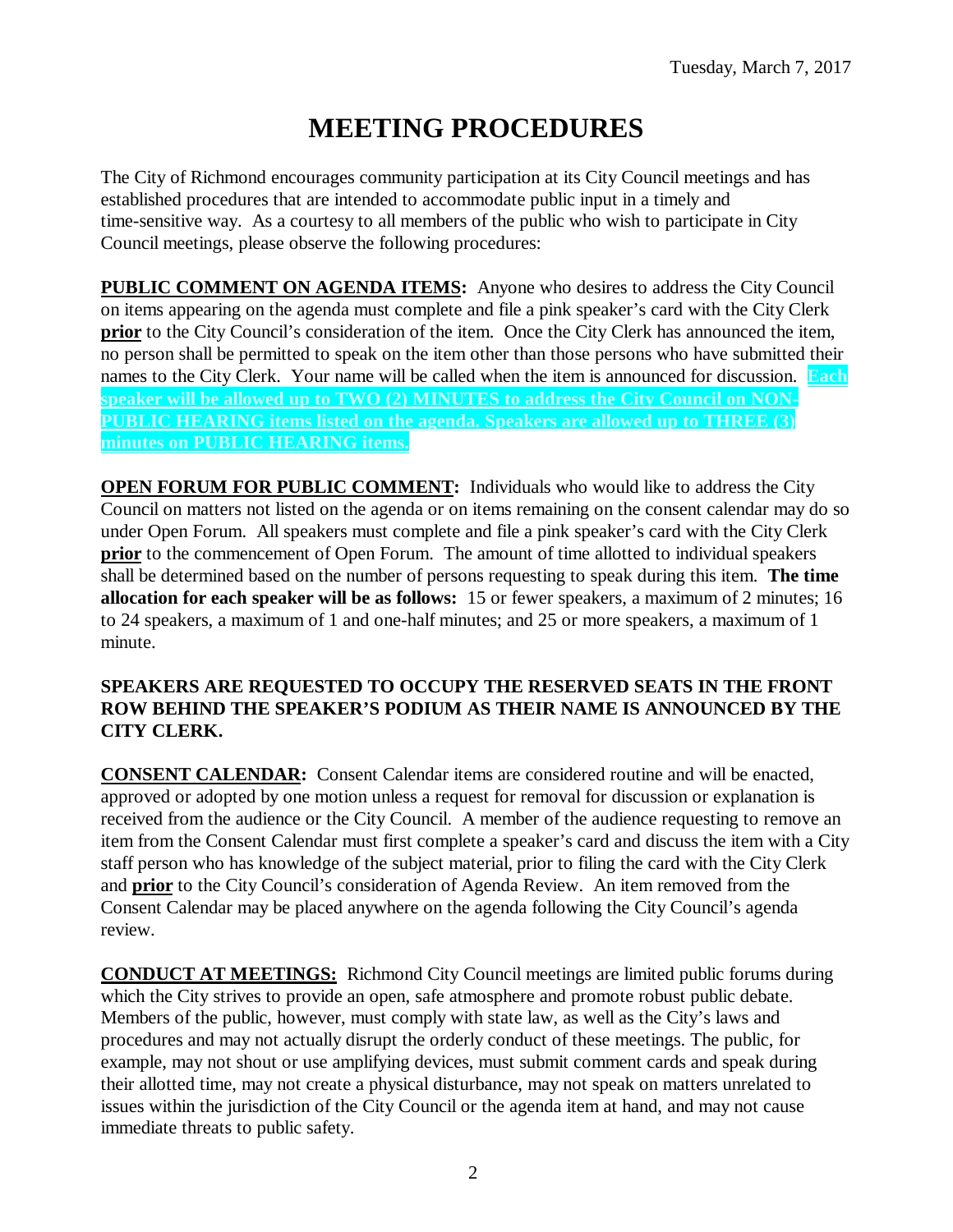**CITY HARASSMENT POLICY:** The City invites public comment and critique about its operations, including comment about the performance of its public officials and employees, at the public meetings of the City Council and boards and commissions. However, discriminatory or harassing comments about or in the presence of City employees, even comments by third parties, may create a hostile work environment, if severe or pervasive. The City prohibits harassment against an applicant, employee, or contractor on the basis of race, religious creed, color, national origin, ancestry, physical disability, medical condition, mental disability, marital status, sex (including pregnancy, childbirth, and related medical conditions), sexual orientation, gender identity, age or veteran status, or any other characteristic protected by federal, state or local law. In order to acknowledge the public's right to comment on City operations at public meetings, which could include comments that violate the City's harassment policy if such comments do not cause an actual disruption under the Council Rules and Procedures, while taking reasonable steps to protect City employees from discrimination and harassment, City Boards and Commissions shall adhere to the following procedures. If any person makes a harassing remark at a public meeting that violates the above City policy prohibiting harassment, the presiding officer of the meeting may, at the conclusion of the speaker's remarks and allotted time: (a) remind the public that the City's Policy Regarding Harassment of its Employees is contained in the written posted agenda; and (b) state that comments in violation of City policy are not condoned by the City and will play no role in City decisions. If any person makes a harassing remark at a public meeting that violates the above City policy, any City employee in the room who is offended by remarks violating the City's policy is excused from attendance at the meeting. No City employee is compelled to remain in attendance where it appears likely that speakers will make further harassing comments. If an employee leaves a City meeting for this reason, the presiding officer may send a designee to notify any offended employee who has left the meeting when those comments are likely concluded so that the employee may return to the meeting. The presiding officer may remind an employee or any council or board or commission member that he or she may leave the meeting if a remark violating the City's harassment policy is made. These procedures supplement the Council Rules and Procedures relating to disruption of orderly conduct at Council meetings.

Any law enforcement officer on duty or whose service is commanded by the presiding officer shall be Sergeant-at-Arms of the Council meetings. He/she, or they, shall carry out all orders and instructions given by the presiding officer for the purpose of maintaining order and decorum at the Council meetings (City Council Rules of Procedure and Order Section III F, RMC Section 2.12.030).

**\*\*\*\*\*\*\*\*\*\*\*\*\*\*\*\*\*\*\*\*\*\*\*\*\*\*\*\*\*\*\*\*\*\*\*\*\*\*\*\*\*\*\*\*\*\*\*\*\*\*\*\*\*\*\*\*\*\***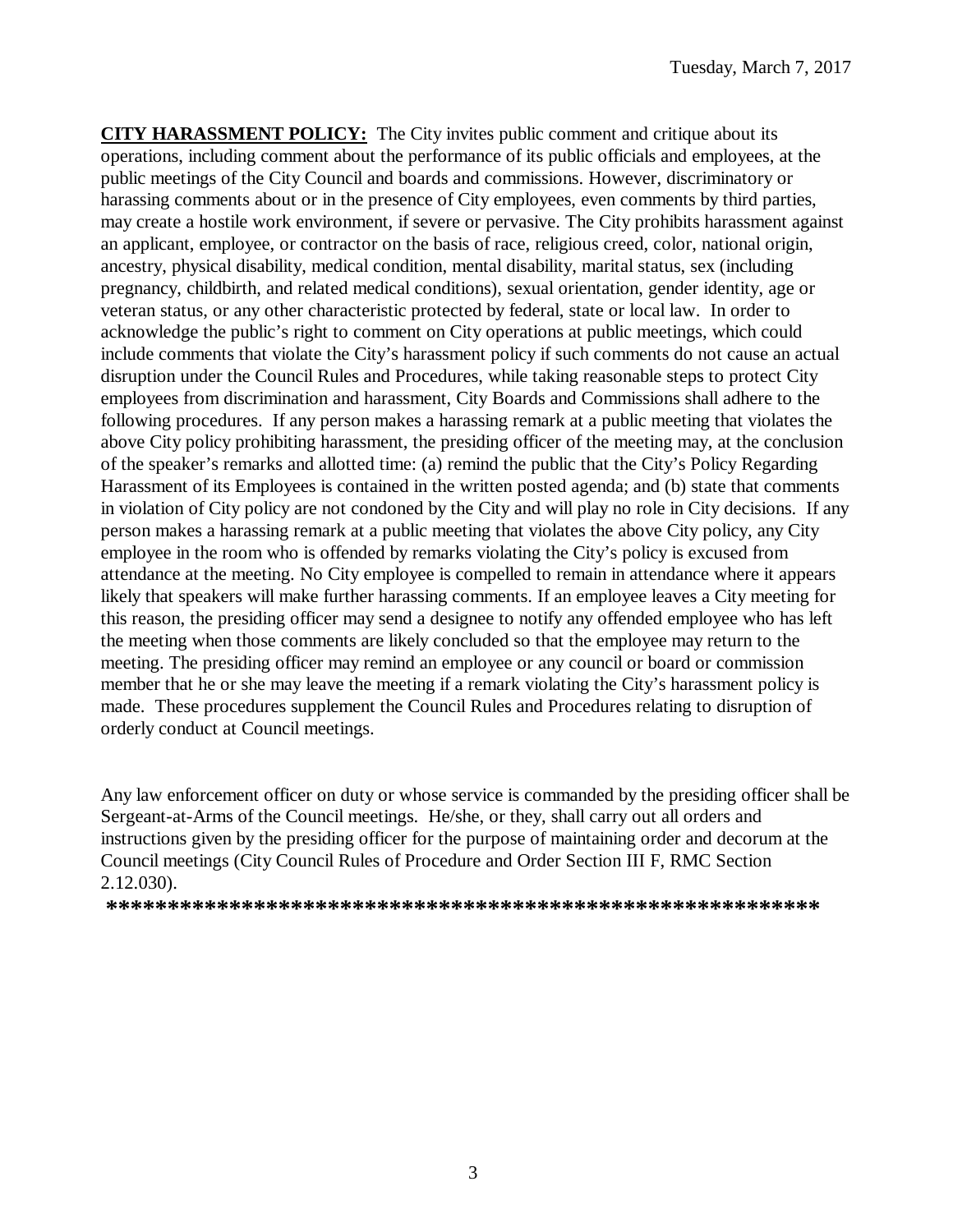# **OPEN SESSION TO HEAR PUBLIC COMMENT BEFORE CLOSED SESSION**

5:00 p.m.

### **A. ROLL CALL**

### **B. PUBLIC COMMENT BEFORE CLOSED SESSION**

### **C. ADJOURN TO CLOSED SESSION**

# **CLOSED SESSION**

Shimada Room of the Community Services Building

#### **A. CITY COUNCIL**

**A-1.** PUBLIC EMPLOYEE PERFORMANCE EVALUATION (Government Code Section 54957.6):

Title: City Clerk

**A-2.** CONFERENCE WITH LEGAL COUNSEL - ANTICIPATED LITIGATION (Initiation of litigation pursuant to Subdivision (c) of Government Code Section 54956.9):

One case

**A-3.** CONFERENCE WITH REAL PROPERTY NEGOTIATOR (Government Code Section 54956.8):

> Property: Barrett Avenue Agency Negotiators: Bill Lindsay, Richard Mitchell, and Tim Higares Negotiating Party: Orton Development Under Negotiation: Price and term of payment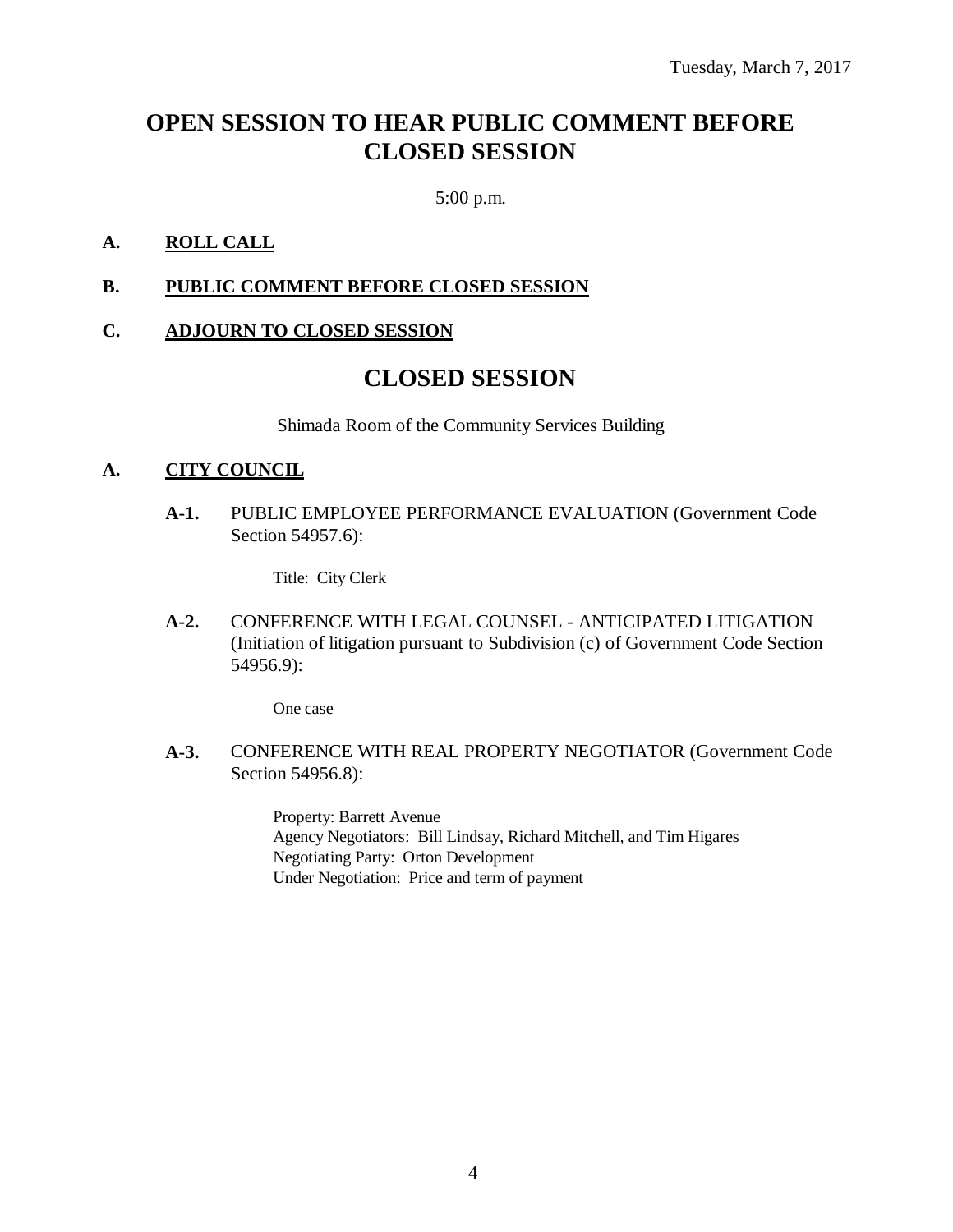# **REGULAR MEETING OF THE RICHMOND CITY COUNCIL**

6:30 p.m.

- **A. PLEDGE TO THE FLAG**
- **B. ROLL CALL**
- **C. STATEMENT OF CONFLICT OF INTEREST**
- **D. AGENDA REVIEW**

## **E. REPORT FROM THE CITY ATTORNEY OF FINAL DECISIONS MADE DURING CLOSED SESSION**

- **F. REPORT FROM THE CITY MANAGER**
- **G. OPEN FORUM FOR PUBLIC COMMENT**

### **H. CITY COUNCIL CONSENT CALENDAR**

- **H-1.** APPROVE an amendment to the contract with Bay Area Resource Center to provide instruction and capacity-building courses for new and small Richmondbased construction contractors as part of the RichmondBUILD program. The contract term will be from August 1, 2015 through June 30, 2018. The contract amount will be increased by \$42,000 for a total contract amount not to exceed \$157,000.00 - Employment and Training Department (Sal Vaca 307-8006).
- **H-2.** APPROVE the purchase of twenty (20) self-contained breathing apparatus (SCBA) 45-minute cylinders from Allstar Fire Equipment, Inc. in the amount of \$19,491 - Fire Department (Chief Adrian Sheppard 307-8041).
- **H-3.** APPROVE a contract amendment with AMEC Foster Wheeler Environment and Infrastructure, Inc., increasing the contract by \$195,000, for an amount not to exceed \$205,000 through December 31, 2018, to assist in preparing documentation and data for the San Francisco Bay Regional Water Quality Control Board (RWQCB) to modify the existing Clean-up Order on the Terminal One site to align it with the residential project approved by the City Council, and to assist the City in complying with the remaining requirements of the order. Funding for the project is from clean-up funds derived from the settlement agreement with the previous industrial tenants that occupied the property - Planning and Building Services Department (Richard Mitchell 307-8159).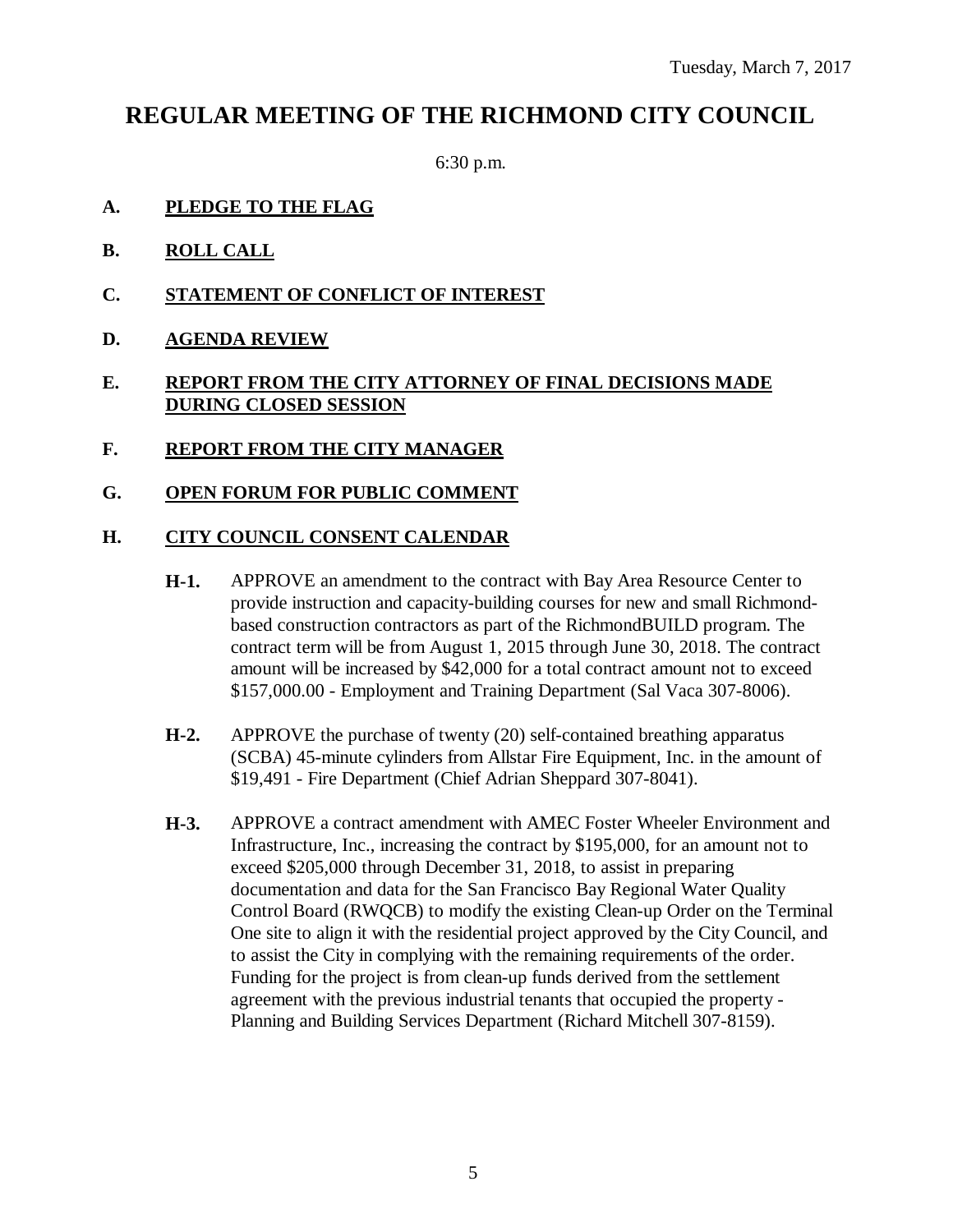- **H-4.** APPROVE a contract with R3 Consulting Group to assist in the five-year compliance review of the conditional use permit for the Bulk Materials Processing Center and associated facilities, for an amount not to exceed \$45,000 and for a term ending June 30, 2018, with funding provided by permit holder West County Landfill, Inc. - Planning and Building Services Department (Richard Mitchell 307- 8159).
- **H-5.** ADOPT a resolution authorizing the city manager to submit an application for the 2016 funding round of the Department of Housing and Community Development Housing-Related Parks Program and enter into a funding agreement with the State of California, if the application is approved - Planning and Building Services Department (Richard Mitchell 307-8159).
- **H-6.** ADOPT a resolution authorizing the city manager to execute all required contracts and agreements with the State of California to receive a State Coastal Conservancy Grant of \$500,000 to implement a multi-benefit urban greening project in the City's Iron Triangle neighborhood; and APPROPRIATE the \$500,000 funding into the Engineering and Capital Improvement budget - Engineering and Capital Improvement Department (Yader A. Bermudez 774- 6300).
- **H-7.** ADOPT a resolution authorizing placement of liens and special assessments for unpaid garbage collection service fees on County property tax records - Finance Department (Belinda Warner/Antonio Banuelos 620-6741).
- **H-8.** RECEIVE the City's Investment and Cash Balance Report for the month of January 2017 - Finance Department (Belinda Warner/Latha Ravinder 620-6739).
- **H-9.** ACCEPT and APPROPRIATE grant-funds in the amount of \$204,137 under the California Governor's Office of Emergency Services (CALOES) Violence Against Women Act; and APPROVE the continuation of a contract between the Richmond Police Department and STAND! For Families Free of Violence for onsite advocates to assist victims of domestic violence, sexual assault and human trafficking, for the period of January 1, 2017, to December 31, 2017, in an amount not to exceed \$95,134 - Police Department (Chief Allwyn Brown 621- 1802).
- **H-10.** APPROVE a contract with Advance Peace (fiscal agent Safe Passages) to provide consulting services to assist the City with Office of Neighborhood Safety (ONS) core operating, programming, evaluation, communications, resource development and quality control functions in an amount not to exceed \$62,280 for a term from January 1, 2017, through June 30, 2017 - City Manager's Office (Bill Lindsay 620-6512).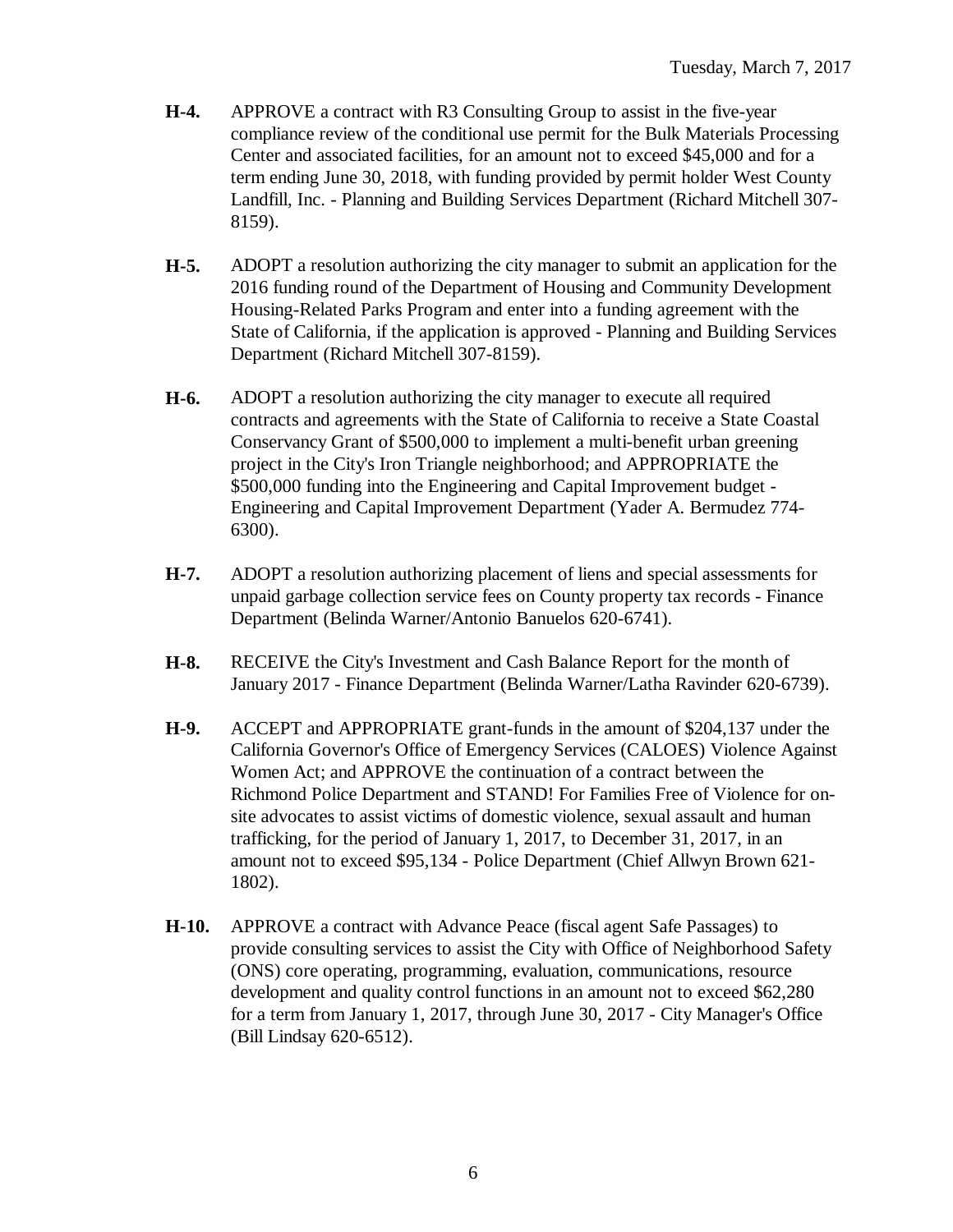- **H-11.** RECEIVE a written report from the County Environmental Health Division regarding updates related to regulatory actions taken at the West Contra Costa Sanitary Landfill Organic Materials Processing Facility ("compost facility") in Richmond - Office of the Mayor (Mayor Tom Butt 620-6503).
- **H-12.** APPOINT the following individuals to the Rent Board: Edith Alderette-Sellers, new appointment, seat #1, term expiring March 7, 2019, Scott Anderson, new appointment, seat #2, term expiring March 7, 2019, Lauren Maddock, new appointment, seat #3, term expiring March 7, 2019, Phillip Mitchell, new appointment, seat #4, term expiring March 7, 2019, Geraldine St. Cyr, new appointment, seat #5, term expiring March 7, 2019 - Office of the Mayor (Mayor Tom Butt 620-6503).

# **I. RESOLUTIONS**

- **I-1.** ADOPT a resolution in support of Senate Bill (SB) 300 which requires that a health warning label be placed on sugar-sweetened beverages (SSBs) sold in California that contain added sweeteners and 75 calories or more per 12 ounces - Councilmembers Eduardo Martinez (620-6593), Gayle McLaughlin (620-5431), and Mayor Tom Butt (620-6503).
- **I-2.** ADOPT a resolution authorizing City of Richmond co-sponsorship and use of the Richmond Auditorium on April 6, 2017, for a "Know Your Rights" educational forum to inform and provide information to our undocumented immigrant community - Councilmember Gayle McLaughlin (620-5431).
- **I-3.** ADOPT a resolution celebrating the Tibetan Community Center located in Richmond, honoring 2017 as the worldwide Tibetan Action Year, and urging the Chinese government to engage in dialogue to peacefully resolve the conflict in Tibet - Councilmember Gayle McLaughlin (620-5431) and Mayor Tom Butt (620-6503).

# **J. ORDINANCES**

**J-1.** INTRODUCE an ordinance (first reading) adding Chapter 11.46 of Article XI of the City of Richmond Municipal Code establishing regulations concerning the use of unmanned aircraft systems (drones) in Richmond - Police Department (Chief Allwyn Brown 621-1802**). This item was continued from the February 21, 2017, meeting.**

## **K. REPORTS OF OFFICERS: REFERRALS TO STAFF, AND GENERAL REPORTS (INCLUDING AB 1234 REPORTS)**